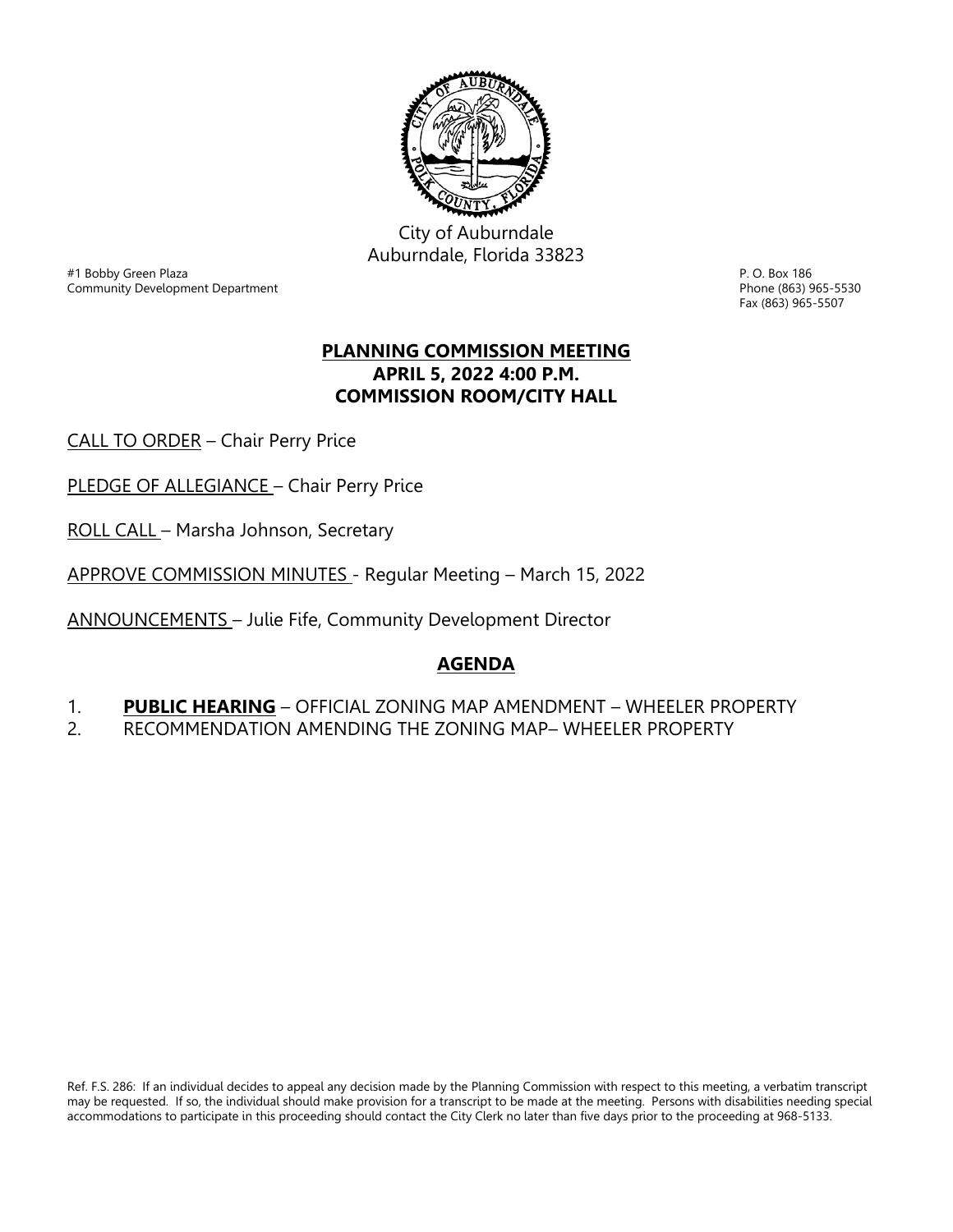#### **Planning Commission Meeting APRIL 5, 2022**

## **AGENDA ITEM 1: PUBLIC HEARING – ZONING MAP AMENDMENT – WHEELER PROPERTY AGENDA ITEM 2: RECOMMENDATION AMENDING THE ZONING MAP**

\_\_\_\_INFORMATION ONLY

X\_ ACTION REQUESTED

**ISSUE:** The Planning Commission will take public comment and consider a modification to an existing Zoning Map classification before making a recommendation to the City Commission.

## **ATTACHMENTS:**

- . Notice of Public Hearing 3/25/2022
- . Location Map

**ANALYSIS:** The City has received a request for a modification to an existing Planned Development as follows:

#### **Wheeler Farms Property Owner/Petitioner:** Wheeler Farms, Inc./ Clayton Properties Group, Inc. **Location:** Lake Mattie Road **Current Use:** Vacant (+/-178.12 acres) **Current Polk County Zoning:** Agriculture/Residential Rural (A/RR) *Proposed City Zoning:* Residential Neighborhood (RN)

In January 2022 the City Commission adopted the Comprehensive Plan text amendment establishing a new Future Land Use classification, Lakes District Mixed Use (LDMU). On December 6, 2021 the City adopted an amendment to the City's Land Development Regulations (LDRs) Chapter 15, Special Overlay Districts, establishing new zoning policies for this newly adopted Future Land Use. The new policies were transmitted February 22, 2022 to the Department of Economic Opportunity (DEO) for their 30 day review.

The Wheeler Farms, Inc. properties consists of 178.12 acres that was annexed into the City Limits in February, 2021. On March 15, 2022 the Planning Commission heard a proposed Future Land Use request for the City's newest Future Land Use category of Lakes District Mixed Use and gave a recommendation of approval to the City Commission. On March 21, 2022 the City Commission transmitted the proposed Future Land Use to the Department of Economic Opportunity (DEO) for a 60 day State Coordinated Review. While the proposed amendment is under review the applicant has requested to move ahead with the new zoning classification.

The Residential Neighborhood (RN) zoning classification allows low to medium density areas and are intended to be scaled to the needs of pedestrians, with local destinations, such as Centers, schools, and community parks, within walking distance. Retail, commercial, and business are not allowed in this zoning classification and shall have a density no greater than 6 units per acre.

The proposal is for a master planned community. Mixed residential of single family, townhomes and multi-family is proposed on the parcel north of Lake Mattie Road. The project is also proposing